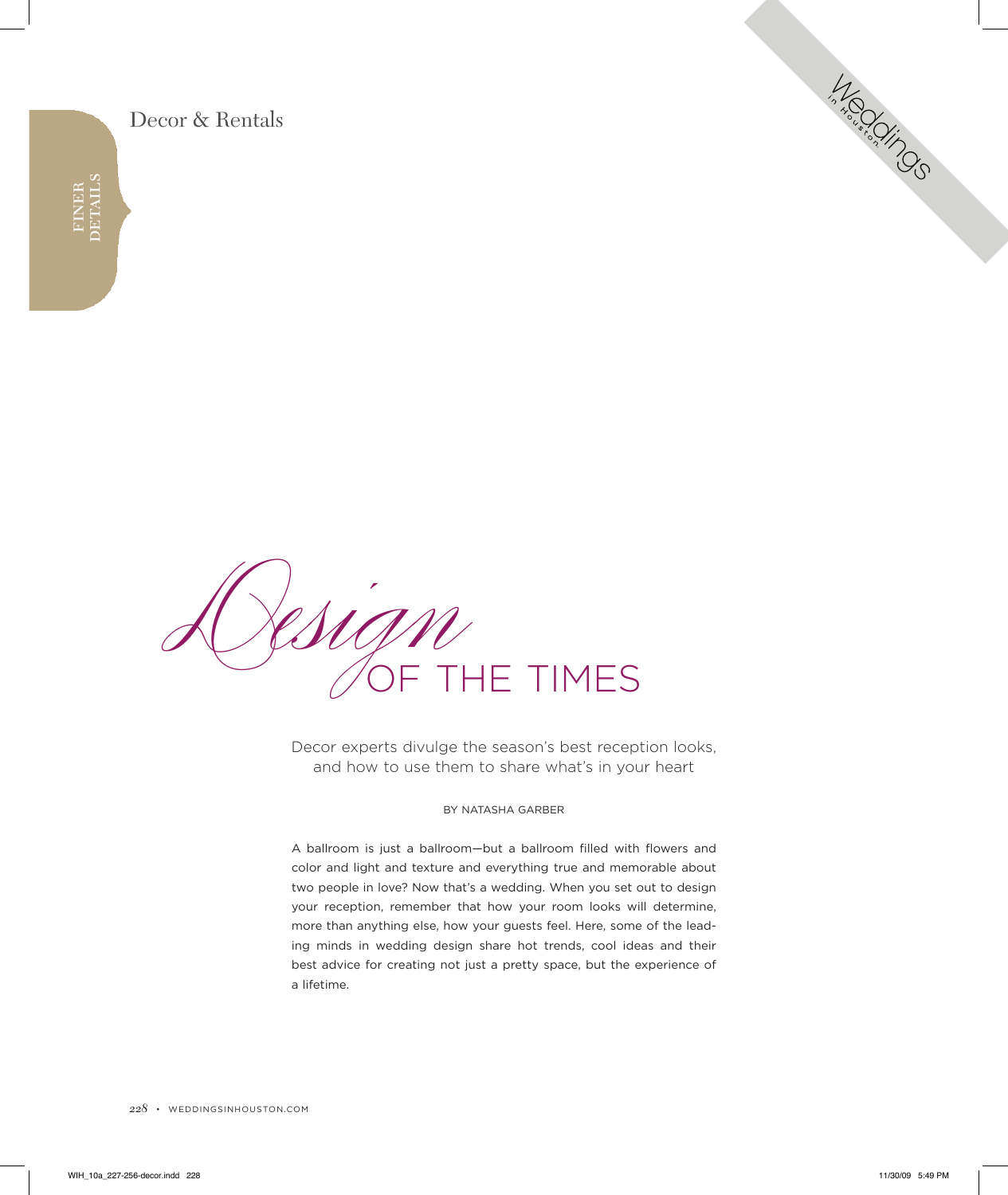

### shoW your colors

hot, tropical hues or the palest petal pink? Sherbet tones or jewel tones? Dark with bright or white-on-white? Your choice in reception palette likely will be one of the first planning decisions you'll have to make as a bride-to-be. it's also one of your most

important. If you're having trouble deciding which hues to use, these emerging trends may sway you.



It's no surprise that Southern California, home to Hollywood and beach culture and technicolor sunsets, is the birthplace of many of the country's most inspiring wedding color trends. Wedding designer Carolyn Chen of Los Angeles-based The Special Day Event Design & Coordination, notes that her brides crave colors—rich, intense colors that collide beautifully rather than coordinate. As the onceprovocative pairing of Tiffany blue and brown makes its way out, chen is replacing it with combinations of "light aqua and burgundy, or santorini blue and magenta or lilac," she says. she notes that these marine-inspired color combos "are especially popular for the ocean-view or oceanfront resorts and estates that southern california is known for." **MEGICS** 

her finger firmly on the pulse of ever-evolving wedding decor trends, carissa Jones of couture floral and event styling firm JL Designs sees color taking a softer, but decidedly more sophisticated turn. "Gray is the new brown. Navy is the new black," says the designer, who caters to a fashion-forward, urban-chic clientele. As for long-admired purple? "It is still really popular," Jones notes. "We are seeing more in shades of eggplant and plum [rather than] lavender and royal purple, though."

According to celebrated Houston decor expert Jan Cancila of The Linen house, today's weddings come in two different shades: "Either the wedding has a very comforting, traditional feel with a monochromatic white or ivory color scheme"-The Linen House carries everything from Ivory Pintuck to Platinum Satin-"or the wedding is really 'out there,' with intense colors and even patterned fabrics"—cue The Linen House's Tangerine Dupioni,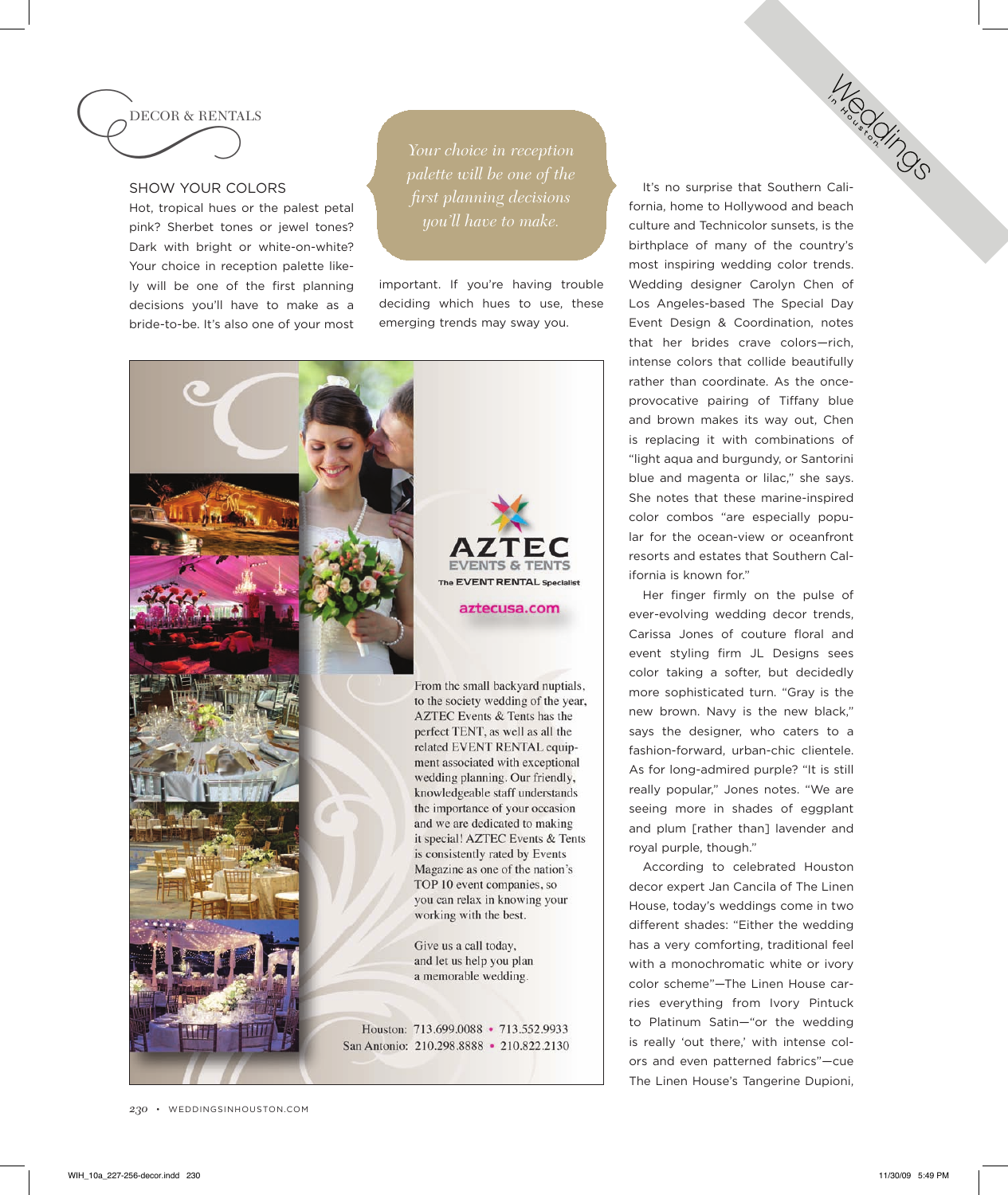

Sunrise-Blue Flocked and Rumpled celadon.

### light makes right

When you are working out the details of—not to mention budgeting for-your reception design, "Don't underestimate the importance of lighting," cautions Jones. "it is the easiest way to add ambience to any environment."

chen says she's gratified to see that her brides "are having a better understanding of the importance of lighting and how it ultimately defines the ambience and environment of their reception." Indoors, Chen recommends patterned gobos to "help mask any walls that are plain, uninviting or unattractive." she cites themed projections as another growing trend: *Lighting is the easiest way* 

"if you want to have the feeling you are in a beautiful field of flowers, these images can be projected, and the flowers can seem as if they are moving with the wind," even inside a breezeless hotel ballroom.

specialty lighting isn't just for interiors, either. Gobos can be used to "bring more texture and design" to everything from lawns to walkways to exterior walls, Chen says. You can use lighting, too, in the landscape surrounding your chosen venue: "Varying colors of uplights in the surrounding trees will make a much bigger impact than just lighting candles,"



chen suggests.

Lighting designer Frank Tritico of Houston's Bright Star Productions reminds brides that, "Lighting is a subtle art, not a show. It is meant to blend in, it is meant to be a part of the environment." To determine just what that environment should be. Tritico speaks directly to all his brides, rather than simply to their coordinators or florists. "When I meet with a bride, we talk about feelings, about what she's trying to get across," he explains. "When you close your eyes, you have something in your mind's eye. You don't see orange, you see exuberance. You don't see passive blue, you see peace. To be able to communicate with people is the goal. If I can do that, i can make anything happen."

Integration of

To make the process easier. Tritico often suggests that the bride put copies of all her communications with all her vendors into a single notebook. so that she has all of her decor details collected in a single resource. That way, when Tritico says, "'What are your linens? What are your flowers?' she'll say, 'Burgundy, with tall, twiggy centerpieces.' So I can say, 'OK, let's do something in a deep rose color not red, but a deep shade that's closer to your overlay.'"

Brides who bring their lighting needs to Bright Star don't just enjoy the benefit of Tritico's technical expertise and emotion-centered approach. They also get the peace of mind of knowing what their lighting will look like, long before the big day arrives. "We have a 1,000-squarefoot client showroom with a seating area," the designer notes. in the space, brides, grooms, coordinators and assorted opinion-givers can preview the effects of different kinds of LED lights, pinspots and incandescent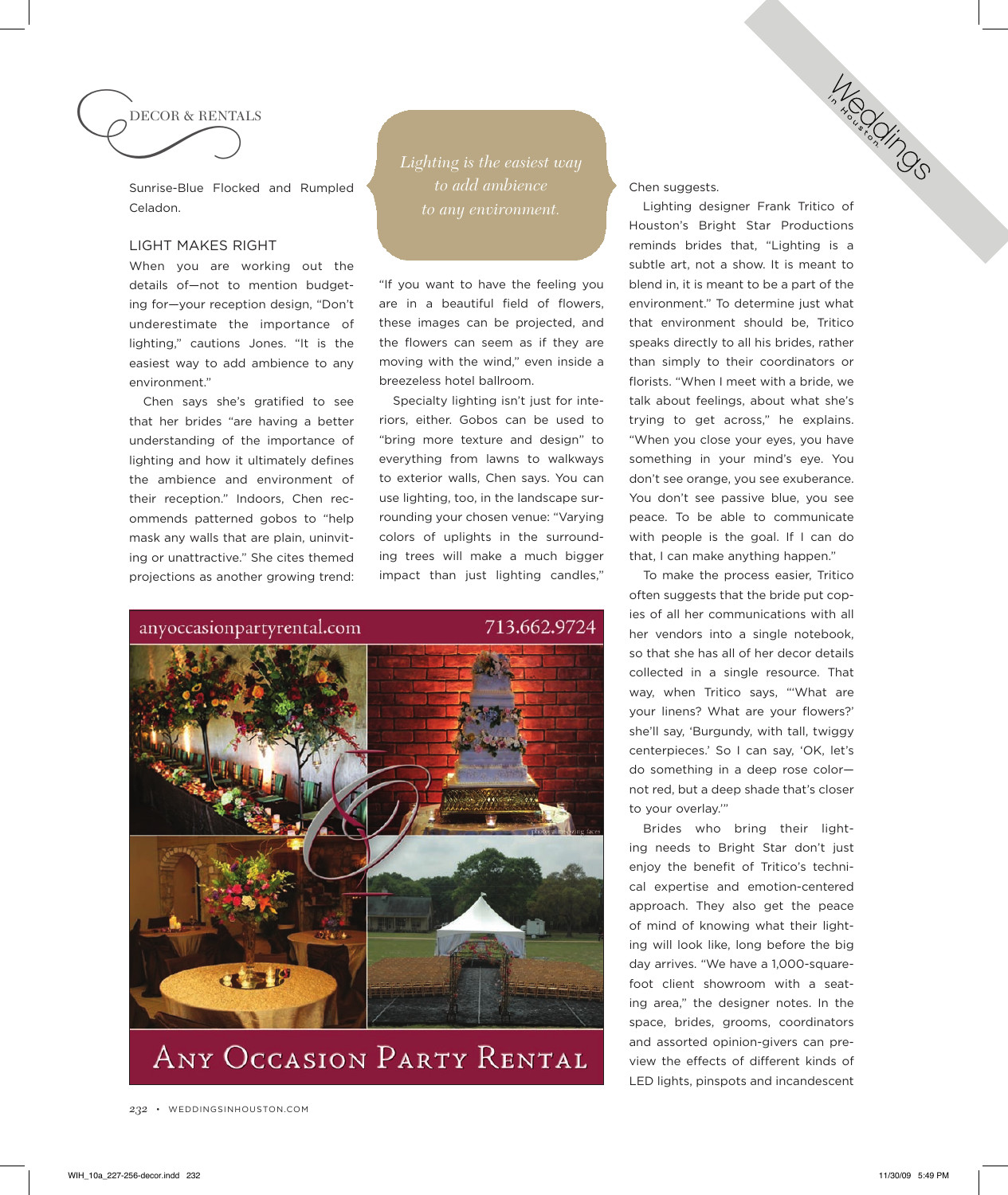# DECOR & REnTALS

c

lights. "some people can see in their mind's eye over the telephone, when I describe [the lighting proposal]," Tritico says. For everyone else, visiting the Bright star showroom is an illuminating experience.

### SHELTER CHIC

Planning a spring celebration? Kitty Dalmolin-Wilbanks of Houston's Aztec Events & Tents says nothing makes for a more beautiful spring wedding reception than an "old-style pole tent." With their classic, refined elegance, pole tents are making a big comeback, the event specialist notes. "We have so many different ways to wrap the inner poles and outer poles ... for a really clean look," she says.

To soften and add texture and color

*No design consideration than location, location, location.*

to the tent interior, Aztec might use soft-white satin, off-white poly-muslin or an ethereal sheer, either by itself or layered with other complementary textiles. Also popular are sheerswagged or wrapped legs, for "a more structured look, but soft," Dalmolin-Wilbanks says.

As important as the tent itself is the flooring and carpet the bride selects. "We're doing anything from sisal or sea grass to white turf, which looks really good, especially with lighting," Dalmolin-Wilbanks notes. "With flooring, we might not tent to the very end of the flooring, to leave open areas beyond



the edge of the tent," she adds.

The effect is a sort of balcony or patio, which may extend 20 feet beyond the tent, and can be set up with string lighting, bistro tables and a decorative railing.

**MEDITION** 

inside the tent, it's all about comfortable sophistication. Big with brides for the coming season are benches, "even for dining," Dalmolin-Wilbanks says. Also popular are soft seating and lounge furniture, including sofas, cubes, banquettes and end tables.

### site insPection

Whether their forté is lighting or floral or furniture, wedding decor experts across the board agree on one thing: No design consideration is more important than location, location, location.

"you have to take into account your surroundings... that is the number one factor" in any wedding design scheme, notes Jones.

Texan Kathy Mazza, now co-owner of los angeles-based Bella Weddings & Events, advises, "When you begin looking at wedding venues, think about the feeling you want for your day—are you looking for an intimate romantic setting or a clean modern space? Do you want your ceremony in an indoor or outdoor setting? Would you like the convenience of a hotel or resort, or the seclusion of a private estate? All of these factors will help you to determine the overall look and feel for the ceremony and reception." she notes that she and partner susan White "always suggest choosing decor elements that complement a venue and don't compete with or overpower existing decor."

cancila concurs: "Finding a location that reflects the bride's style is crucial." She notes that many of the